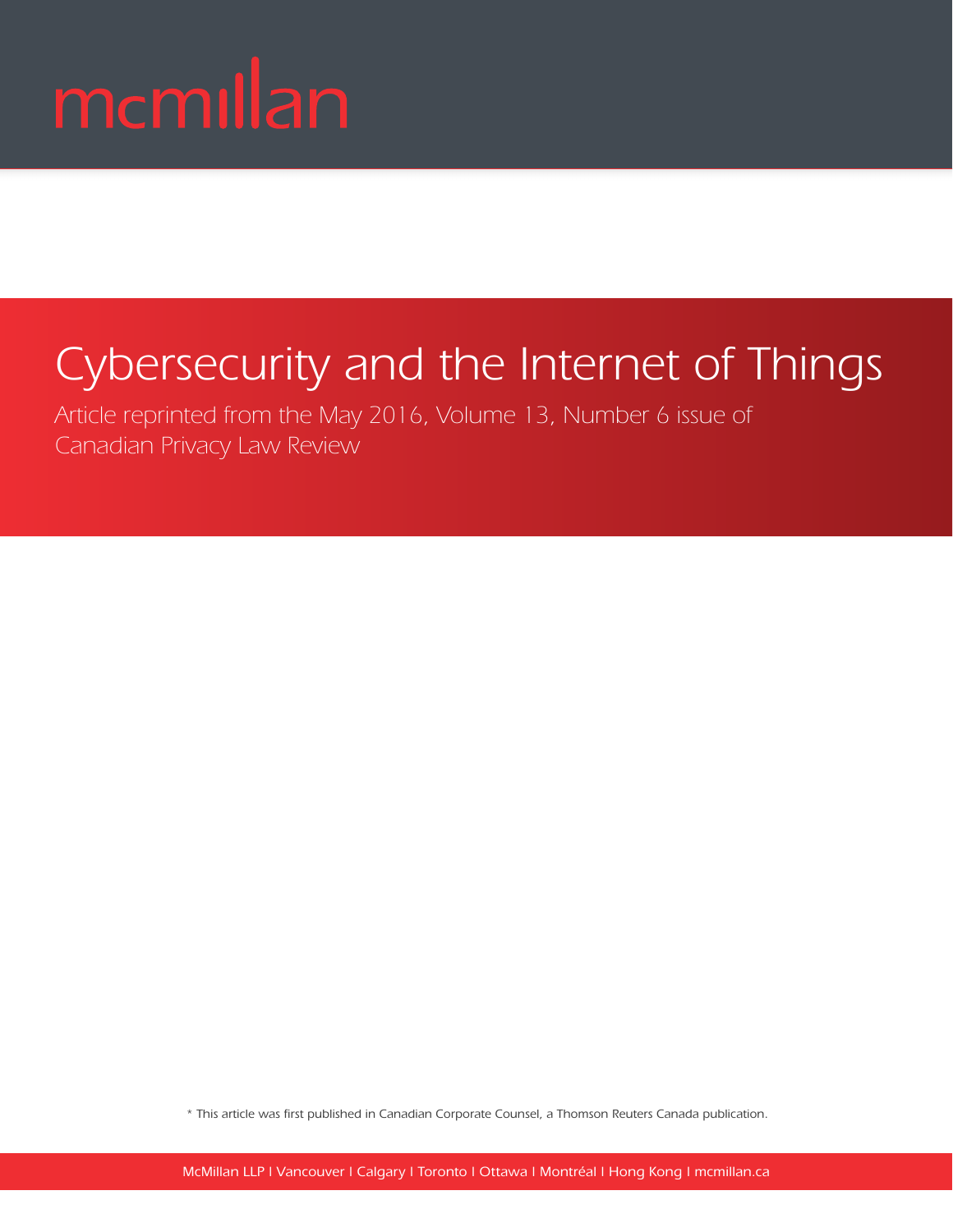### Canadian Privacy Law Review

Article reprinted from May 2016, Volume 13, Number 6 issue

### **• CYBERSECURITY AND THE INTERNET OF THINGS •**

Lyndsay Wasser, Co-Chair Cybersecurity, Mitch Koczerginski, Associate, and Rohan Hill, Associate, McMillan LLP © McMillan LLP, Vancouver



**Lyndsay Wasser Mitch Koczerginski Rohan Hill**

**The** "Internet of Things", commonly referred to as the "IoT", is a phrase that loosely describes the growing body of Internet-connected devices, gadgets, and other items that do not fit the traditional concept of a "computer". Examples of IoT device types

include wearable technology (*e.g.*, health monitors), networked home appliances, IP security cameras, connected vehicles, environmental controls, smart watches, and even smart light bulbs. Homes and offices now frequently have an array of different devices and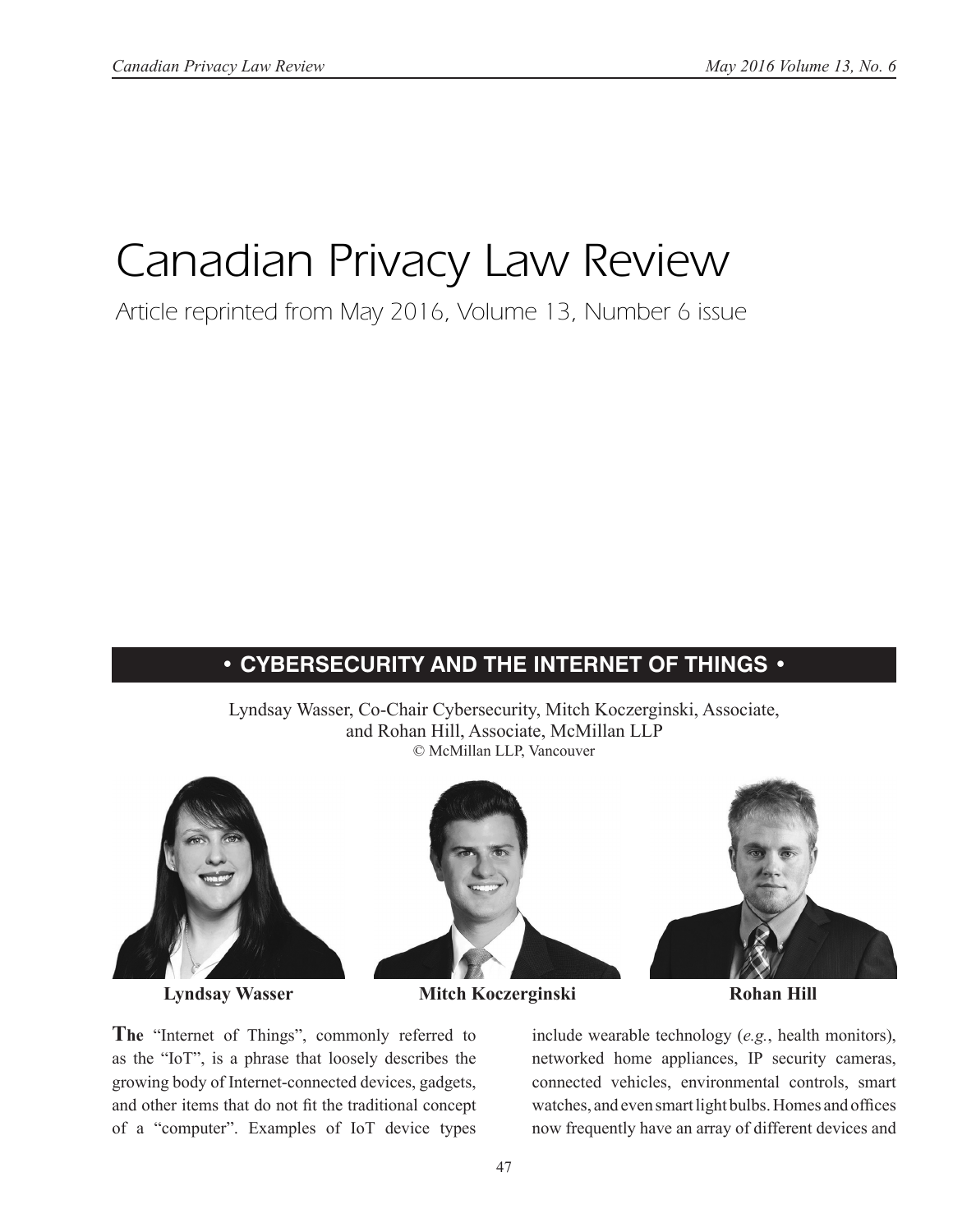device types simultaneously communicating with and exchanging data over the Internet.

Consumers and developers of IoT technology appear willing and anxious to add connectivity to almost anything with a logical reason to have it. Whether it involves Internet — enabling an existing class of item or appliance, or developing an entirely new category of device, it appears that the IoT is ushering in an era where a traditional computer no longer serves as the sole or even primary conduit for our interaction with the Internet.

Many commentators, as well as regulators in Canada, the United States and Europe, have noted that the IoT presents a number of challenges and concerns from a privacy law perspective. For example, the lack of user interface on many IoT devices, and automatic interaction between connected devices that is often invisible to users, makes it difficult to meet legal consent requirements. However, a thorough analysis of the privacy implications of the IoT is outside the scope of this paper.

From a cybersecurity perspective, the IoT presents a number of unique considerations, challenges and risks. This paper examines these issues in the context of the Canadian legal framework applicable to private sector organizations.

#### LEGAL OBLIGATIONS AND LIABILITY

The *Personal Information Protection and Electronic*  Documents Act ("PIPEDA")<sup>1</sup> governs protection of personal information in the course of commercial activities in all jurisdictions that do not have substantially similar legislation, as well as protection of personal information related to employees of federally-regulated organizations. Substantially

similar legislation currently exists in Alberta, British Columbia and Quebec.2

Some may question the application of privacy legislation to IoT technology on the basis that the abstract information that a particular IoT device collects (*e.g.*, temperature in a house) does not easily fit within the concept of "personal" information, which is generally defined as information about an identifiable individual.<sup>3</sup> However, the Ontario Court of Appeal has found that "personal information" has an elastic definition and should be interpreted accordingly.4 Further, by its nature, the IoT involves connectivity of a number of devices that each collects different types of information. When such information is combined, it can present a detailed profile of an individual's lifestyle, habits, health, etc., which would undoubtedly qualify as personal information. The Federal Privacy Commissioner recently observed that in the context of the IoT, "it is not enough to look at specific pieces of data in isolation, but rather one must also look at what the data can reveal."5

From a cybersecurity perspective, the most relevant statutory obligations applicable to IoT, under PIPEDA, are as follows:

- Personal information must be protected by security safeguards appropriate to the sensitivity of the information.<sup>6</sup>
- Security safeguards must protect personal information against loss or theft, as well as unauthorized access, disclosure, copying, use, or modification, regardless of the format in which it is held.7
- The nature of the safeguards will vary depending on the sensitivity of the information that has been

### **ELECTRONIC VERSION AVAILABLE**

**A PDF version of your print subscription is available for an additional charge.** 

**A PDF file of each issue will be e-mailed directly to you 12 times per year, for internal distribution only.**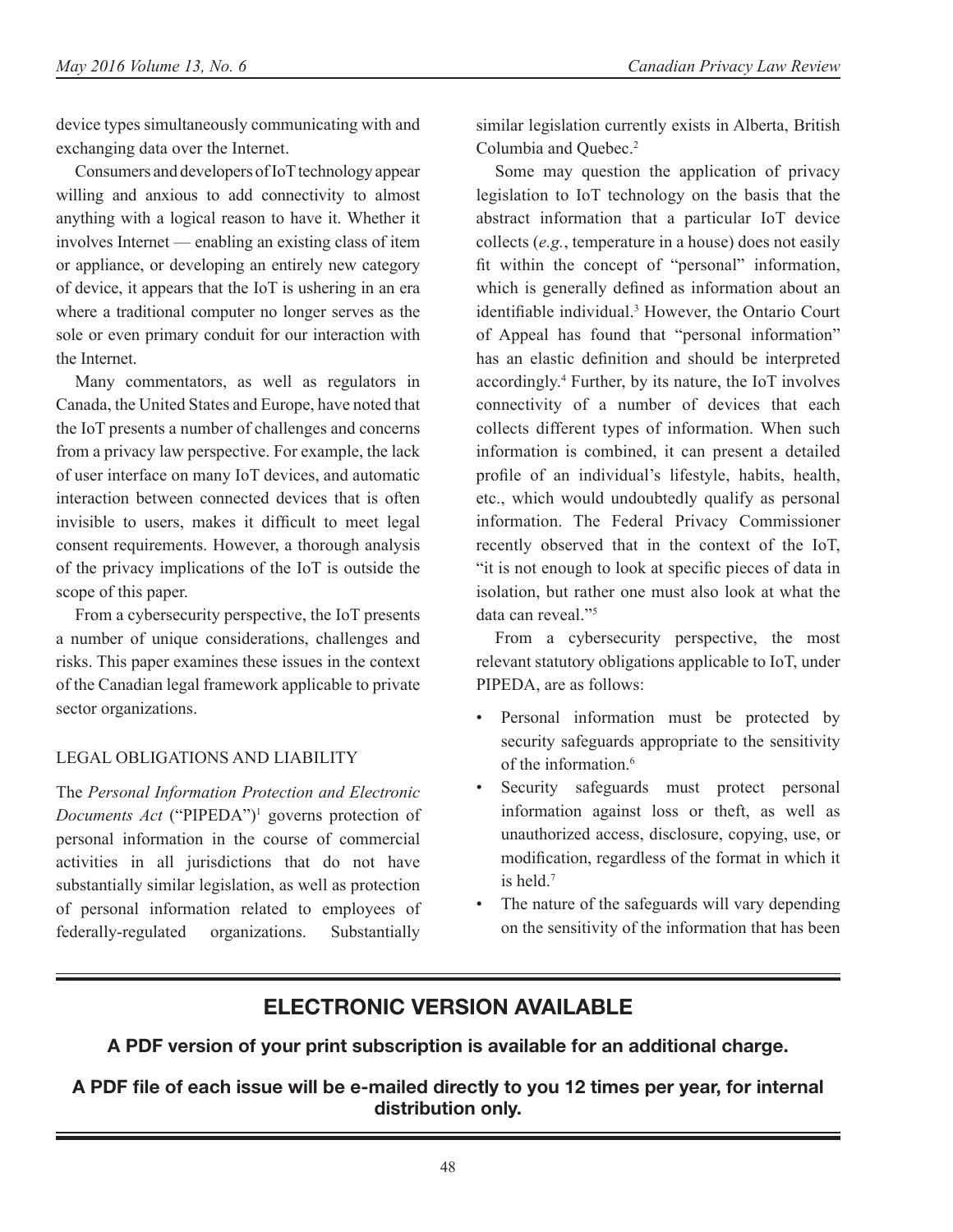collected, the amount, distribution, and format of the information, and the method of storage. More sensitive information should be safeguarded by a higher level of protection.<sup>8</sup>

- The methods of protection should include (*a*) physical measures; (*b*) organizational measures; and (*c*) technological measures.<sup>9</sup>
- An organization continues to be responsible for personal information it handles, even where that information has been transferred to a third party for storage or processing, and contractual or other means must be used to ensure that comparable levels of protection exist while the information is being processed by the third party.<sup>10</sup>

In addition, when recent amendments to PIPEDA come into force, organizations will be obliged to maintain a record of any breach of security safeguards<sup>11</sup> involving personal information under their control, and notify the Office of the Privacy Commissioner of Canada and affected individuals of such a breach if it is reasonable to believe that it poses a "real risk of significant harm"<sup>12</sup> to the affected individuals.

As discussed in more detail below, these legal obligations present unique issues and challenges when applied to the IoT. Indeed, the Federal Privacy Commissioner has even questioned whether Canada's privacy law framework is presently compatible with the IoT.13 For example, the Commissioner acknowledged the perception that the consent requirements and concept of personal information are outdated and overly simplistic in the IoT context.14

In addition to these statutory obligations, as discussed in our earlier article, "Cybersecurity – The Legal Landscape in Canada", privacy and data breaches have given rise to a large number of class action lawsuits in recent years, and the common law in this area continues to evolve.

In this regard, interesting questions arise regarding attribution of liability when an IoT device is involved. For example, when damages result from the functioning (or malfunctioning) of an IoT device, who is ultimately liable? Is the device's owner responsible? The manufacturer? What if a device fails

while interacting with a cloud-based service provider, or a 3rd party application, or another IoT device?

It may not be practical for a developer to comprehensively test all possible IoT device interactions for compatibility issues. Where an IoT device causes harm on the basis of decisions or actions that were made or coordinated with other IoT devices, there may be challenges in determining questions of liability. Determining fault for incorrect dosing from a medication pump is more complex if the device makes decisions about dosage by first communicating with other connected devices to obtain health and environmental data. Determining fault for a traffic accident may be complicated by the fact that a connected vehicle reacts to communication from, for example, other connected vehicles, devices carried by pedestrians, or networked sensors.

Existing negligence, product liability and privacy laws may provide some guidance, but several issues will require novel consideration by the courts. Given the rise in privacy and data breach litigation in Canada, and the unsettled state of the law, it is likely that plaintiffs' lawyers will cast their nets widely when searching for liability for damages caused by IoT devices.

#### ENHANCED RISKS IN A CONNECTED WORLD

The legal obligations described above raise a number of unique considerations for IoT, including:

- Heightened risk of harm;
- Increased sensitivity of personal information;
- More vulnerabilities and difficulty of patching; and
- Vulnerabilities created by third parties.

Each of these issues is addressed in more detail below.

#### Heightened Risk of Harm

As indicated above, organizations are required to implement security safeguards to protect the personal information that they collect, use, store and disclose. The importance of such safeguards is amplified by the increase in adoption of IoT devices, the increase in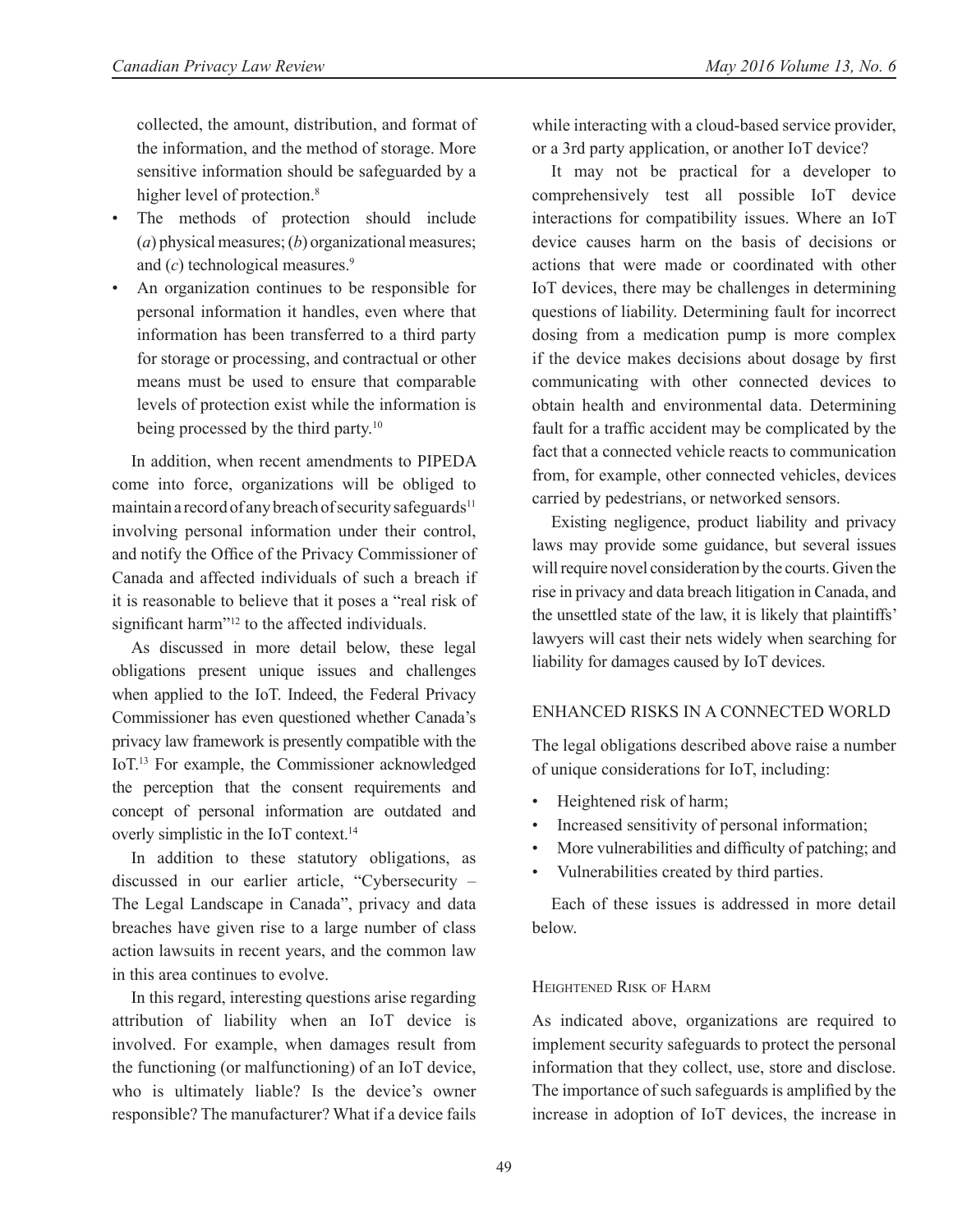variety of device functions, and the related increase in responsibility that is being entrusted to such devices.

Early IoT devices may have handled relatively non-critical tasks, but as the pervasiveness of IoT technology has grown, these devices have increasingly been charged with more significant tasks, from tracking an individual's health, to piloting vehicles, and even monitoring the security and safety of property and infrastructure. While the evolution in IoT device capability promises many benefits to consumers and businesses, the greater responsibility and power delegated to IoT devices also creates a greater risk of negative privacy implications, injury, or property damage, if IoT devices fail, mishandle personal information or operate in an undesirable manner. A fitness tracker that fails to accurately record a user's daily step count may not trigger dire consequences, but a medical device that administers the wrong amount of insulin, an autonomous vehicle that malfunctions and causes an accident, or an e-wallet that inadvertently discloses an individual's banking information and transaction history, could have serious implications.

This heightened risk of harm suggests that more stringent security safeguards will be required for many IoT devices, in order for such devices to comply with legal obligations. Additional implications may arise when the new breach reporting requirements come into force under PIPEDA.

#### Increased Sensitivity of Personal Information

Organizations must also be aware that PIPEDA requires the application of more stringent security safeguards to protect personal information that is of a sensitive nature.

Some of the information that is collected by IoT devices is inherently sensitive, such as information about sleeping patterns, credit card information, or health and fitness data. In addition, even data that may seem non-sensitive in isolation may be rendered sensitive when combined with other sensitive or non-sensitive information. Past cases indicate that collecting a vast amount of personal information can render such information more sensitive.15 The IoT allows personal information to be collected from a number of different devices, and the complete picture of an individual's life that can be gleaned from the aggregation of such data could reveal a more intimate picture of the individual than he or she ever intended to make known. This has both privacy and security implications, including potentially increasing the risks of identity theft.

Security measures for IoT devices will need to take into account the enhanced sensitivity of vast amounts of real-time information collected in a connected world.

#### More Vulnerabilities and Difficulty of Patching

Any device that connects to the Internet can potentially be compromised by malicious actors. Therefore, as the IoT becomes more prevalent, the number of vulnerabilities that can be exploited by the pool of increasingly sophisticated malicious actors will also continue to grow.

Of particular concern is that IoT devices are often designed by less experienced product developers, many of whom are not focusing upon security considerations. The rapid growth of interest in connected devices has attracted a great deal of attention to the IoT space, and various start-ups and crowd funding initiatives have formed for the purpose of creating single, freshman product offerings. While this may be seen as positive in terms of the health of the IoT industry, the degree of security expertise behind an IoT device may vary significantly depending on its origin and the team behind it.

In fact, in its recent report, "The Internet of Things. An introduction to privacy issues with a focus on the retail and home environments", the Office of the Privacy Commissioner of Canada cited research findings indicating that approximately 70% of IoT devices have vulnerabilities that could be exploited.16 Such vulnerabilities included: "... 80% of devices, including cloud and mobile apps, failed to require strong passwords, 70% of devices did not encrypt communications, 60% lacked encryption for software updates and another 60% had insecure web interfaces."17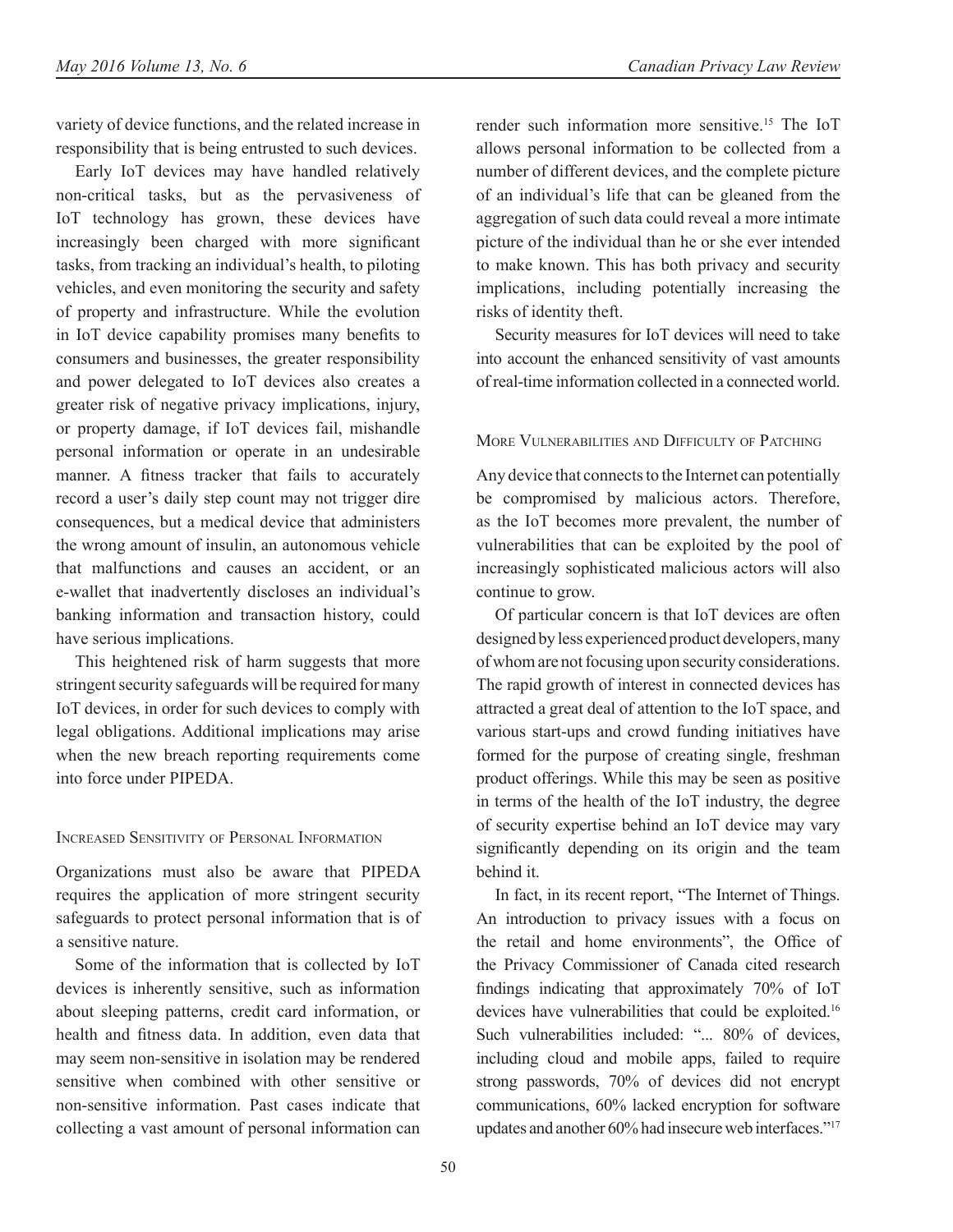Another security challenge arises with respect to the provision of software updates that may be necessary to maintain and strengthen the security of an IoT device over time. While it is important for developers to ensure that a device continues to remain secure, their ability to access the device to install software updates may be limited in the IoT context. Canada's Anti-Spam Law ("CASL")18 contains provisions governing software installation in the course of commercial activities. These provisions prohibit the installation of computer programs on another person's computer system without express consent. Given that an IoT device often does not contain an interface that allows communication between a device and the owner, developers must consider alternative ways to obtain express consent for the installation of software updates.

A lack of frequent updating is particularly problematic in the IoT context given the combination of (A) the high degree of responsibility that is increasingly entrusted to IoT devices, (B) the fact that these devices often have "always-on" IP connections to the Internet, and (C) the reality that there is a significant group of individuals and organizations tirelessly searching for exploits and vulnerabilities in any systems they can access on the Internet.

While users are largely accustomed to updating their computer or smartphone OS, it remains to be seen how amenable individuals will be to adopting a similar practice for connected light bulbs, coffee makers, thermostats, deadbolts, fitness monitors, and other IoT devices. Some IoT devices may even lack practical security update and patching mechanisms, may lack interfaces as discussed above, or may ultimately be abandoned by their original developers (*e.g.*, because they are too expensive to maintain or because a start-up business fails and the developer is no longer operating). The lack of an interface also creates a risk that security credentials on IoT devices will be less frequently changed from their defaults.

Since IoT devices will often use customized software or firmware, if the developer is not diligent in issuing updates, the user may be unable to correct security deficiencies. This challenge is exacerbated by the fact that while a computer OS will often have a relatively short deployed lifespan thanks to Moore's law and the fast obsolescence of traditional computer hardware, IoT devices that are integrated into homes, vehicles, or businesses, may be deployed for comparatively long periods of time before replacement. In other words, although many people may replace their laptop computer every few years, very few people are in the habit of regularly replacing their deadbolts.

#### Vulnerabilities Created by Third Parties

While the integration of IoT devices into day-to-day life offers exciting benefits, reliance on this technology also requires placing a tremendous amount of trust in both the device's embedded cybersecurity systems and the security safeguards of devices developed by third parties with which they interact. IoT devices often interact with third-party and cloud service providers, and are increasingly interacting with each other. When multiple devices are connected, there is a risk that a weak link in any of them can be exploited to compromise them all.

Furthermore, while loss of privacy, injury or property damage may result solely from the failure of an IoT device, in other cases it may result from a combination of IoT device vulnerabilities and the intentional malicious exploitation by a third party. In 2015, various media reported on demonstrations conducted by attackers who were purportedly able to disable brakes and interfere with steering on Internet connected vehicles.<sup>19</sup> Other media have reported on security experts being able to hack into a secured wireless network through "smart" light bulbs.20 While there has been debate about the practicality of specific exploits, it is reasonable to expect that an expanding base of Internet integrated devices will attract an expanding base of individuals looking to exploit those systems for nefarious purposes.

In a recent statement to the United States Senate Armed Services Committee, James Clapper, the US director of national intelligence, advised that in the future, intelligence services might utilize IoT devices for identification, surveillance, monitoring, location tracking, recruitment targeting and gaining access to networks or user credentials.21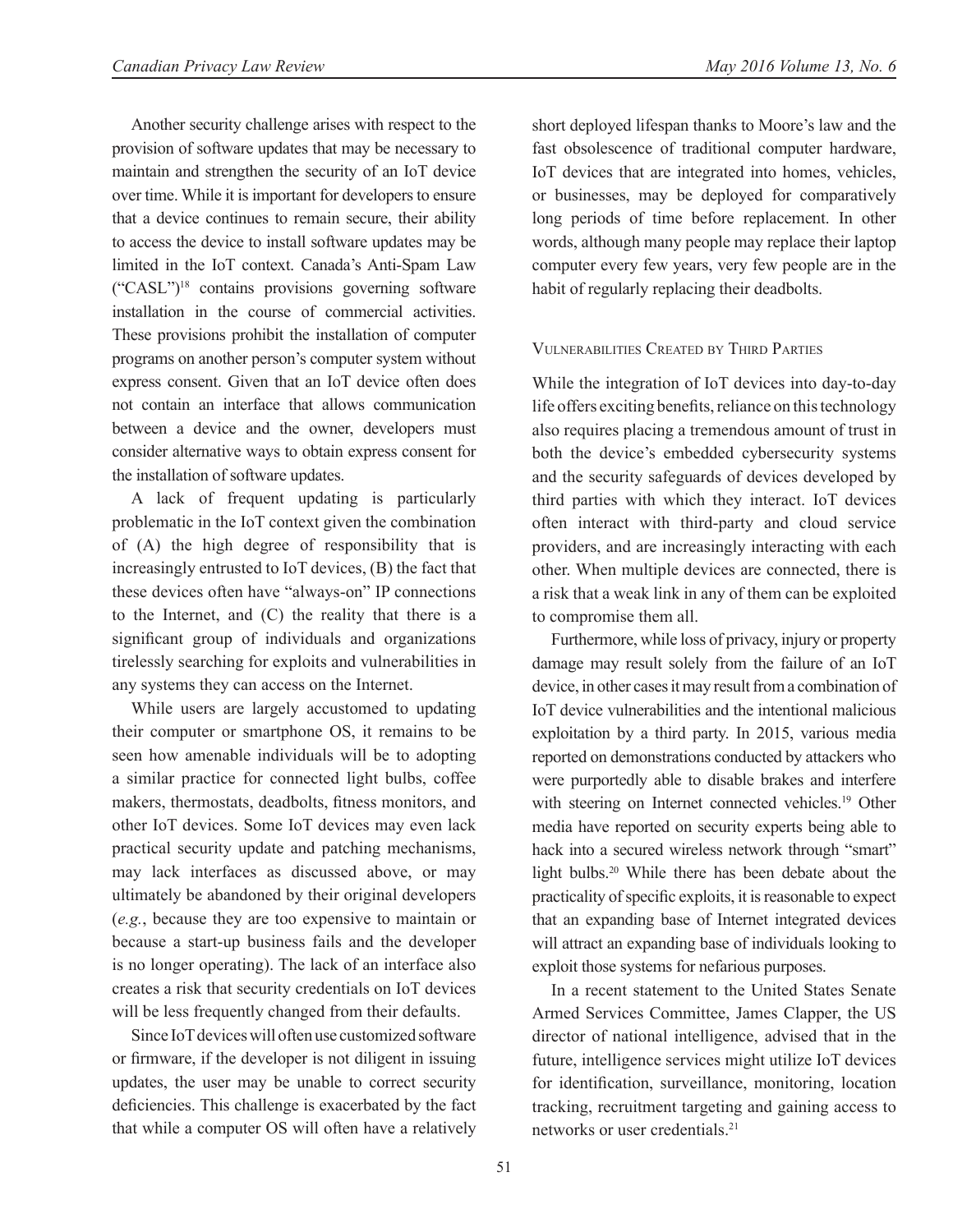While less dramatic than the examples above, malicious attackers may also utilize vulnerabilities in IoT devices as vectors for network intrusion to either gain benefit from access to the network itself or to leverage the network or an IoT device's Internet connection as a tool for launching other disruptive activities such as distributed denial of service ("DDoS") attacks, or the distribution of spam.

Organizations entering the IoT space should understand the vulnerabilities at play and consider how they can reduce associated risks.

#### REDUCING THE RISKS

Given the legal obligations, risks, and uncertainty of liability described above, organizations should seriously consider the cybersecurity implications of the IoT.

In particular, organizations that are developing IoT devices should consider cybersecurity issues from the outset, and build security into the design and development of the product, including by:

- Conducting a security risk assessment or threat impact assessment early in the process;
- Evaluating applicable legal requirements and restrictions, such as those set out in PIPEDA and CASL (*e.g.*, CASL requirements applicable to updates as well as specific notice and consent requirements under CASL when a program causes a computer system to communicate with another computer system);
- Considering how the device will interact with other IoT devices, and options to reduce associated risks;
- Testing security measures before products are launched;
- Considering how patches and updates will handled; and
- Taking steps to confirm/ensure that any partners and services providers are appropriately addressing security issues and legal requirements, including implementing appropriate contractual arrangements.

Although privacy implications of the IoT are outside the scope of this article, developers would

also be well-advised to conduct a privacy impact assessment to consider the privacy implications of their product(s) and ways to reduce privacy-related risks. In particular, some privacy principles intersect with cybersecurity considerations. For example, the data minimization principle can be applied to reduce risk. If an organization limits its collection of personal information to only what it needs in the circumstances, and disposes of such information (securely) once it is no longer required, this will minimize the amount of information that is available to malicious actors in the event of a data breach.

Building security and privacy into the design of IoT products from the outset can improve functionality and decrease costs, as well as maximizing compliance with legal requirements.

Organizations that are considering integrating IoT devices into their business should ensure that they:

- Understand potential security implications, including by conducting a security risk assessment or threat impact assessment;
- Take steps to reduce and mitigate risks, such as isolating IoT devices from systems containing highly confidential or sensitive information, where appropriate;
- Make inquiries of product developers and distributors, to ensure security has been built into the design of the products and appropriate patches and updates will be available, as necessary, and obtain contractual commitments to the foregoing, where possible;
- Ensure that auditing and analytical tools are in place to monitor for breaches of IoT devices, and that known vulnerabilities are patched in a timely manner;
- Consider impact on bandwidth, as this can affect business continuity;
- Conduct a privacy impact assessment, and also review privacy policies and procedures to determine if updates will be required.

The measures described above are not intended to be all-inclusive, but provide a good starting point when considering the cybersecurity implications of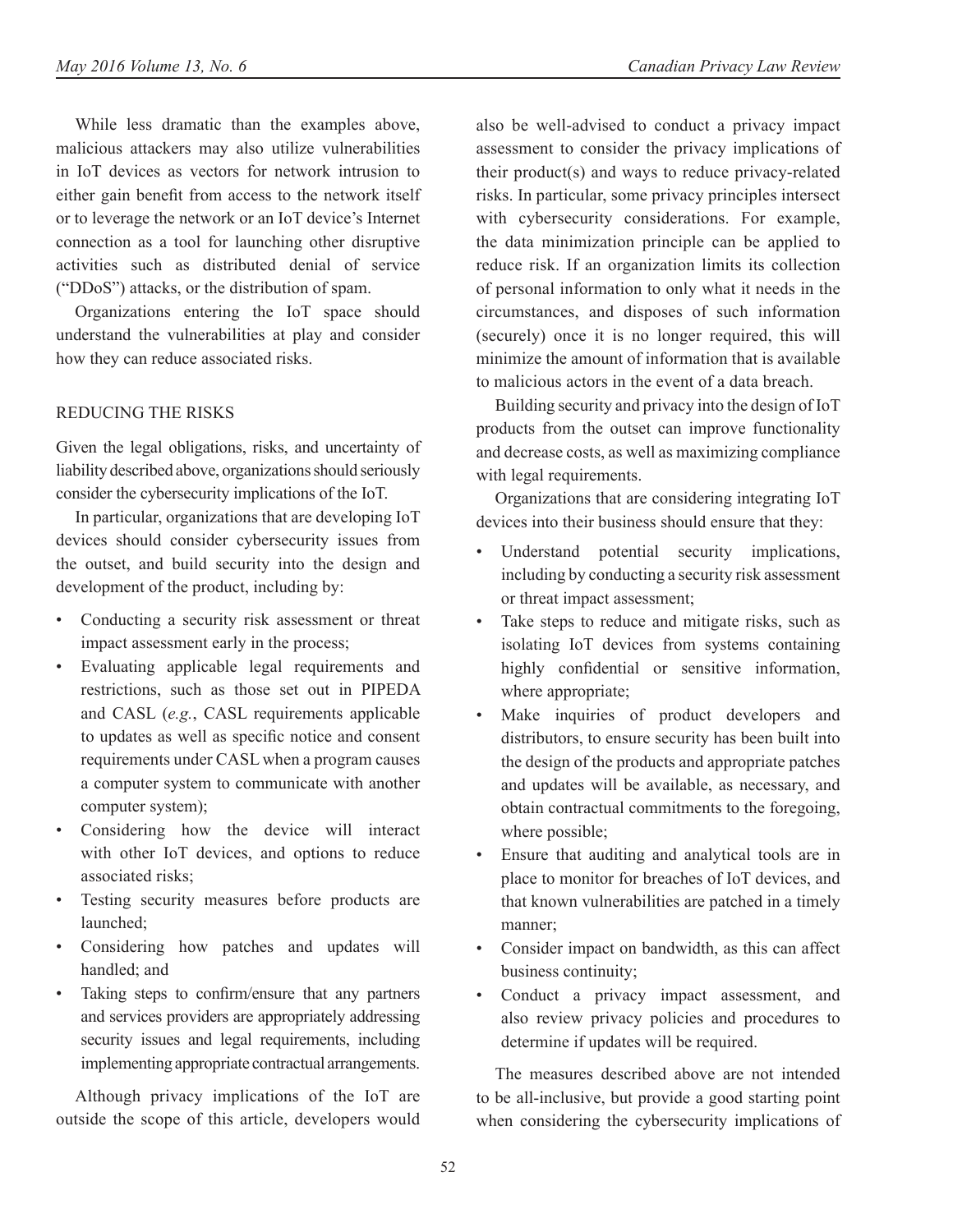the IoT. In its recent staff report, "Internet of Things: Privacy & Security in a Connected World", the Federal Trade Commission provides additional guidance on steps that organizations can take to address privacy and security issues related to the IoT.22

#### **CONCLUSION**

While some of the risks discussed above are not strictly unique to the IoT, many are exacerbated by the nature of IoT technology and the recent dramatic influx of participants into the IoT device space.

By their nature, IoT devices are often deployed in a diverse range of physical environments. It may not be possible for product developers to anticipate or comprehensively test IoT devices across all potential operating environments. Similarly, the "soft environment" may be equally difficult to completely anticipate and test for incompatibilities, as IoT devices may ultimately end up interacting with applications, cloud service providers, and other IoT devices in a manner that the designers did not anticipate.

The IoT space offers unprecedented connectivity. However, the significant trust afforded to these devices also introduces an unprecedented vulnerability to various harms in the event of technical device failures or mishandling of personal information. This article has explored some of the risks associated with the operation of IoT technology and certain requirements pertaining to the security of personal information generated by these devices. In the flurry to develop devices that operate in this space, developers ought to conduct an analysis of surrounding vulnerabilities and applicable obligations. In addition, it is important for organizations to carefully consider the implications of deploying these devices in connection with their businesses.

*This article was first published in Canadian Corporate Counsel, a Thomson Reuters Canada publication.*

[*Lyndsay Wasser is the Co-Chair of McMillan's Privacy & Data Protection Group and its Cybersecurity Group. She is a Certified Information Privacy Professional/Canada, and regularly advises and assists clients on a broad range of privacy and*  *cybersecurity issues, including advising on access requests, legal requirements related to data security, privacy breaches, workplace privacy issues, handling personal health information, CASL compliance, and transferring personal information across borders, as well as helping organizations to develop privacy compliance programs, privacy and social media policies, data sharing agreements and consent forms. Lyndsay regularly writes and speaks on privacyrelated topics, and is the co-author of Privacy in the Workplace, 3rd ed. and the Privacy chapter in the Ultimate Corporate Counsel Guide.*

*Mitch Koczerginski is an Associate in the Litigation and Dispute Resolution group in the firm's Toronto office. He is developing a broad practice in commercial litigation, privacy and data security law.*

*Mitch has acted on appeals before the Information and Privacy Commissioner of Ontario with respect to freedom of information requests. He has also written on various issues at the cross section of privacy law and technology. While at law school, Mitch earned a designation in law and technology from University of Ottawa and completed an externship with the Canadian Internet Policy and Public Interest Clinic.*

*Rohan Hill is a lawyer in McMillan's Vancouver office. Rohan is a member of the firm's Advocacy and Litigation group and has experience in a broad range of areas, including internet and technology, defamation, environmental regulation, administrative law, commercial disputes, cybersecurity, and cryptocurrency. Rohan has a strong interest in new and emerging technology*.]

<sup>1</sup> *Personal Information Protection and Electronic Documents Act*, S.C. 2000, c. 5.

<sup>2</sup> Ontario's health sector privacy legislation has also been declared substantially similar to PIPEDA, but most of the restrictions and requirements only apply to health information custodians.

<sup>3</sup> Barbara McIssac, Kris Klein, Rick Shields, *The Law Of Privacy In Canada*, (Toronto: Thomson Carswell, 2012) at 4.1-1.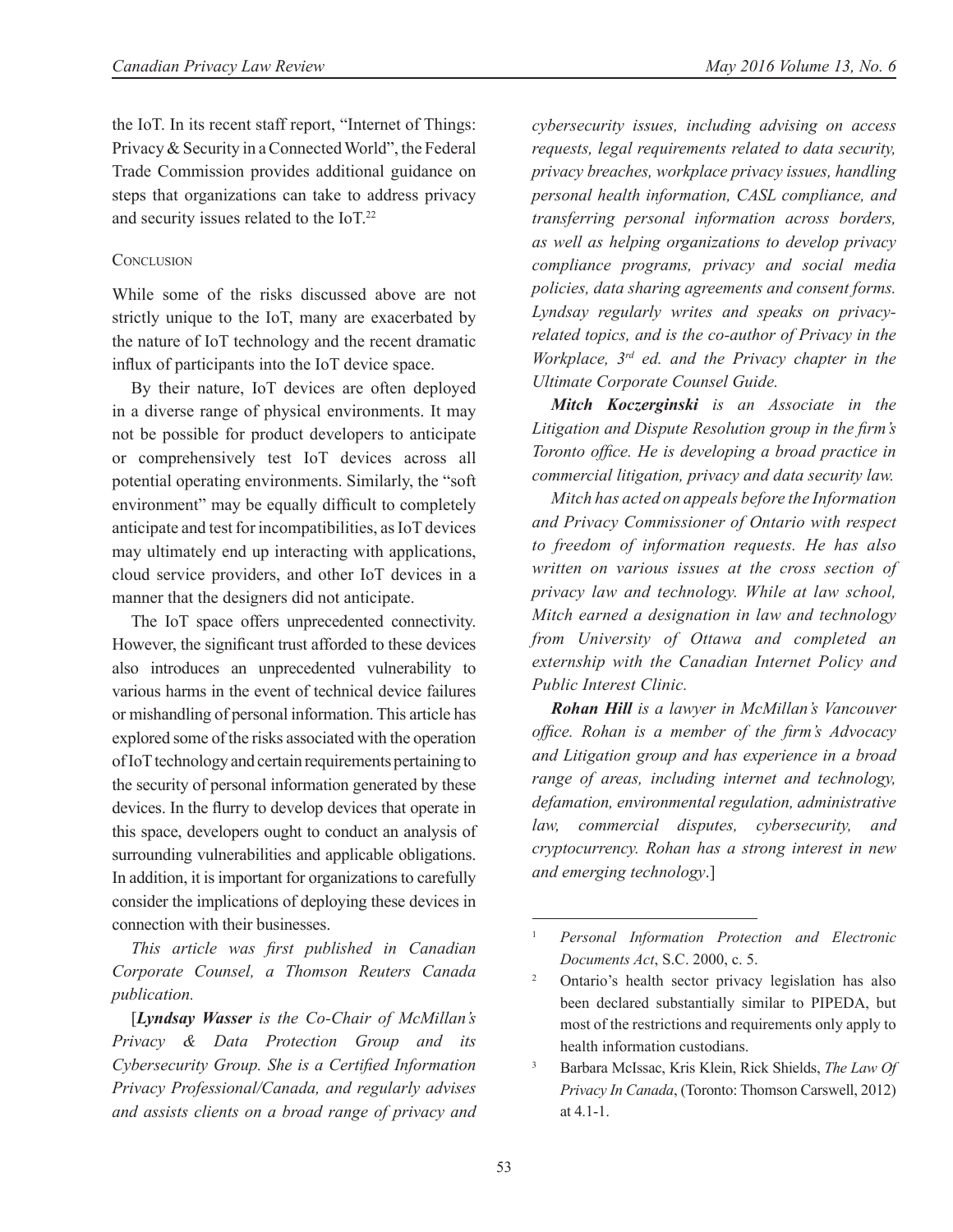- <sup>4</sup> *Citi Cards Canada Inc. v. Pleasance*, [2011] O.J. No. 15, 2011 ONCA 3, 103 O.R. (3d) 241.
- <sup>5</sup> See https://www.priv.gc.ca/information/researchrecherche/2016/iot\_201602\_e.asp.
- <sup>6</sup> *Personal Information Protection and Electronic Documents Act*, S.C. 2000, c. 5, Schedule 1, Article 4.7.
- <sup>7</sup> *Ibid.*, Article 4.7.1.
- <sup>8</sup> *Ibid.*, Article 4.7.2.
- <sup>9</sup> *Ibid.*, Article 4.7.3.
- <sup>10</sup> *Ibid.*, Article 4.1.3.
- <sup>11</sup> "Breach of security safeguards" means "the loss of, unauthorized access to or unauthorized disclosure of personal information resulting from a breach of an organization's security safeguards that are referred to in clause 4.7 of Schedule 1 or from failure to establish those safeguards". *Personal Information Protection and Electronic Documents Act*, S.C. 2000, c. 5, s. 2(1).
- <sup>12</sup> Defined to include "bodily harm, humiliation, damage to reputation or relationships, loss of employment, business or professional opportunities, financial loss, identity theft, negative effects on the credit record and damage to or loss of property". *Digital Privacy Act*, S.C. 2015, c. 32, s. 10.1(7).
- <sup>13</sup> See https://www.priv.gc.ca/information/researchrecherche/2016/iot\_201602\_e.asp.
- See https://www.priv.gc.ca/information/researchrecherche/2016/iot\_201602\_e.asp.
- <sup>15</sup> See PIPEDA Report of Findings #2015-001.
- <sup>16</sup> See https://www.priv.gc.ca/information/researchrecherche/2016/iot\_201602\_e.asp.
- <sup>17</sup> See https://www.priv.gc.ca/information/researchrecherche/2016/iot\_201602\_e.asp.
- <sup>18</sup> *An Act to promote the efficiency and adaptability of the Canadian economy by regulating certain activities that discourage reliance on electronic means of carrying out commercial activities, and to amend the Canadian Radio-television and Telecommunications Commission Act, the Competition Act, the Personal Information Protection and Electronic Documents Act and the Telecommunications Act*, S.C. 2010, c. 23.
- <sup>19</sup> See http://www.wired.com/2015/07/hackers-remotelykill-jeep-highway/.
- <sup>20</sup> See http://www.computerweekly.com/news/2240224012/ IoT-smart-light-bulbs-get-security-update.
- <sup>21</sup> See http://www.armed-services.senate.gov/imo/media/ doc/Clapper\_02-09-16.pdf.
- <sup>22</sup> See https://www.ftc.gov/system/files/documents/ reports/federal-trade-commission-staff-reportnovember-2013-workshop-entitled-internet-thingsprivacy/150127iotrpt.pdf.